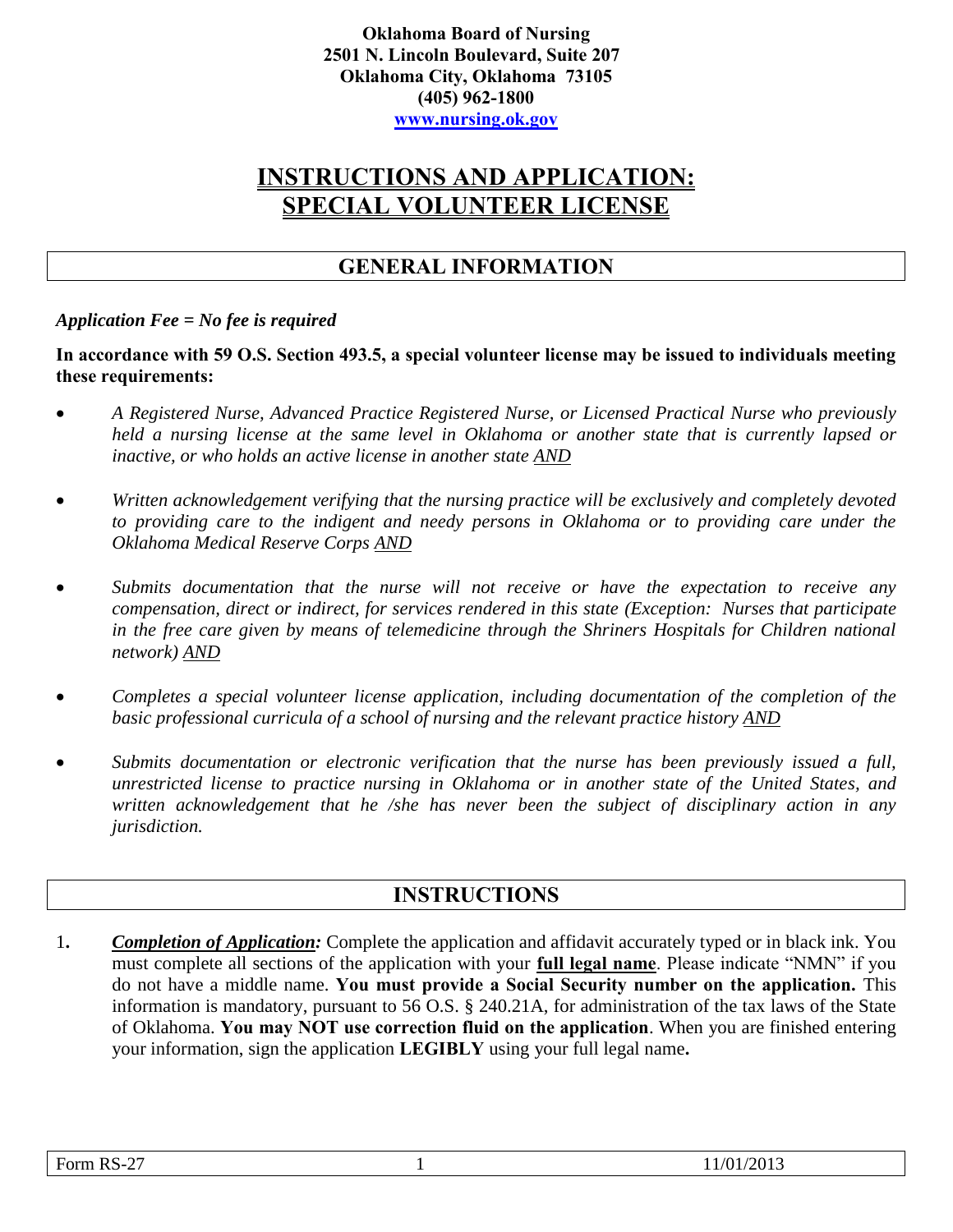2. *Arrest, Disciplinary Action, or Judicial Declaration of Mental Incompetence:* If you answer "yes" to the arrest, discipline, or competency questions on the application, you must **submit a statement on the application form, describing the date, location and circumstances of the incident, and the resulting action taken by the court or disciplinary board**. If you have more than one incident you are reporting, you must speak to every case/charge that has been filed. If you have reported a history of being summoned, arrested, taken into custody, indicted, convicted or tried for, or charged with, or pleaded guilty to, the violation of any law or ordinance or the commission of any misdemeanor or felony, or being requested to appear before any prosecuting attorney or investigative agency in any matter, you must submit **certified copies of the Information Sheet** (brief summary of the incident prepared by the court)**, Affidavit of Probable Cause, Charges** (listing of the charges brought against you)**, Judgment and Sentencing** (findings of the court and sentence imposed**), and verification that sentencing requirements are complete**. Certified copies are copies of court records obtained from the courthouse in the county/city where the action occurred, dated and signed by the court clerk, and affixed with the court seal. You may obtain these documents from the courthouse in the county/city or in the federal court of the district in which the court action occurred. If no records are found, have the agency provide a certified letter stating no records were found in a search from the date of offense through current. **Internet court documents (such as OCIS case reports) and faxed records will not be accepted. Please note that you must report** *all* **arrests and/or charges that have been brought against you**.

If you have reported a history of disciplinary action taken against a nursing license, certification or registration, any professional or occupational license, registration, or certification and/or any application for a nursing or professional or occupational license, registration, or certification or if there is currently any investigation of your nursing license, registration, or certification; and/or any professional or occupational license, registration, or certification; and/or any application for a nursing and/or professional or occupational license, registration, or certification in any state, territory or country, please request that a certified copy of the Board order be submitted directly to the Board office from the licensing agency. If you have reported a history of judicial declaration of mental incompetence, please contact the Board office for further instructions. .

- 3. *Name Change:* If you were previously licensed in Oklahoma and your license is *not* in your present name, submit a *Name Change Request* and certified copy of a legal document indicating the change of name (such as a certified copy of a marriage license, divorce decree, or court order).
- 4. *Interstate Verification:* Verification that the eligible volunteer has been previously issued a full and unrestricted license to practice in Oklahoma or in another state of the United States is required. If you have never held a license in Oklahoma, but have been licensed in another state, Board staff will be able to verify your license status via the state's website in most cases. If not, Board staff will contact you with further instructions.

# **COMMON ERRORS THAT DELAY APPLICATION PROCESSING**

- *Leaving application questions unanswered or incomplete, or using correction fluid on the application*
- *Failing to provide a Social Security Number*
- *Failing to provide full legal name (with the notation of "NMN" if there is not a middle name)*
- *Failing to provide license numbers for all licenses held*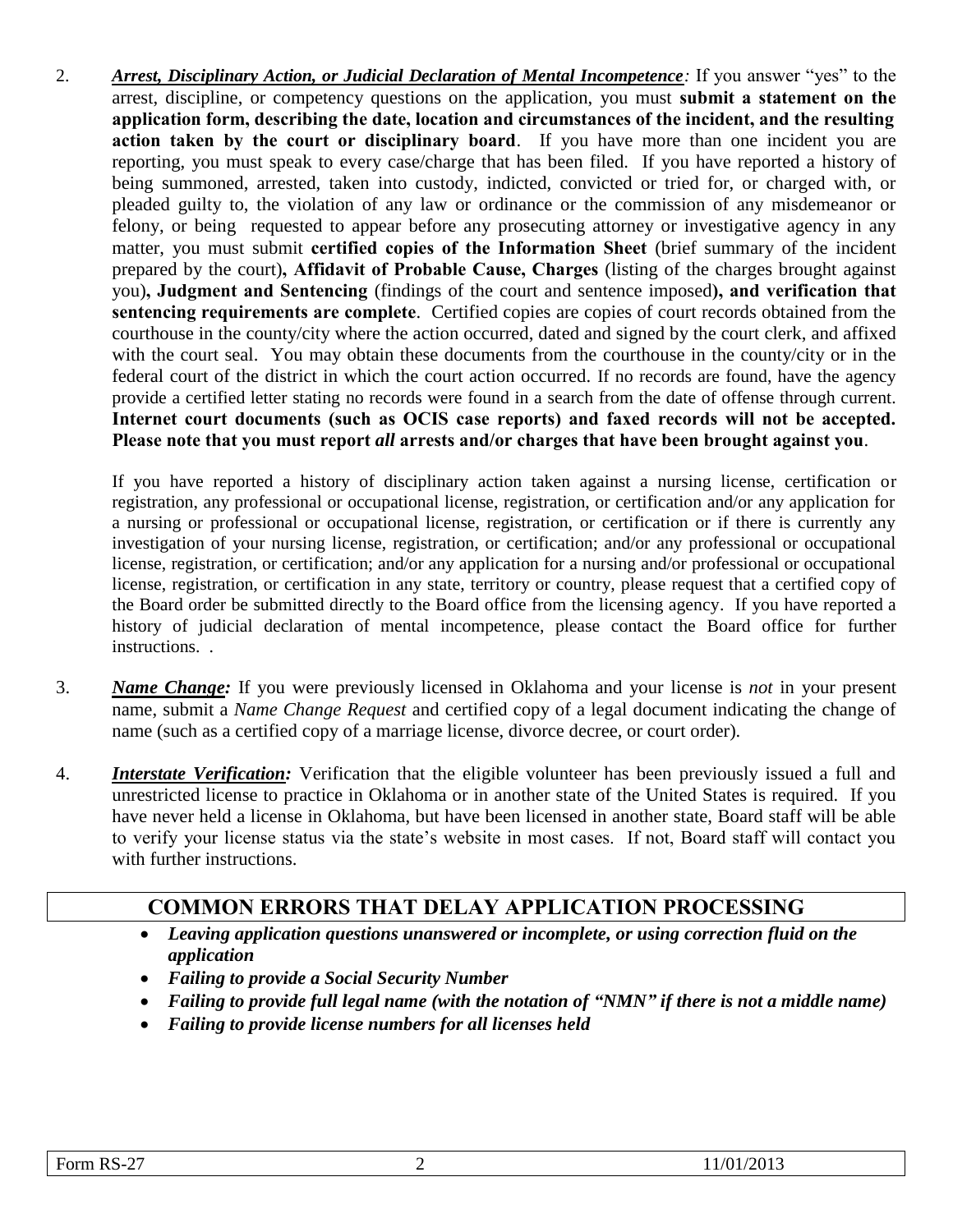### **OKLAHOMA BOARD OF NURSING 2501 N. Lincoln Blvd., Suite 207 Oklahoma City, OK 73105 (405) 962-1800**

### *SPECIAL VOLUNTEER LICENSE APPLICATION*

**I hereby make application for Special Volunteer License in accordance with the Statutes of the State of Oklahoma (59 O.S. Supp. 2009, Section 493.5)** 

**TYPE OR PRINT IN BLACK OR BLUE INK ONLY – Do not use** Correction Fluid

|                                                                                                                                                                                                                                                                                                    | <b>SECTION I: APPLICANT INFORMATION</b>                                                                                                                                                                            |                                    |                                                                                       |     |             |
|----------------------------------------------------------------------------------------------------------------------------------------------------------------------------------------------------------------------------------------------------------------------------------------------------|--------------------------------------------------------------------------------------------------------------------------------------------------------------------------------------------------------------------|------------------------------------|---------------------------------------------------------------------------------------|-----|-------------|
| $RN$ $LPN$ $LPN$                                                                                                                                                                                                                                                                                   | If you are an Advanced Practice Registered Nurse and wish to apply for a volunteer<br>license, please also check one of the following:<br>$\frac{1}{2}$ CNP $\frac{1}{2}$ CNS $\frac{1}{2}$ CNM $\frac{1}{2}$ CRNA |                                    |                                                                                       |     |             |
| Please place a checkmark in the space beside the correct statement below:                                                                                                                                                                                                                          |                                                                                                                                                                                                                    |                                    |                                                                                       |     |             |
|                                                                                                                                                                                                                                                                                                    | I have been previously licensed in Oklahoma at the same level of licensure.<br>I have never been licensed in Oklahoma at the same level of licensure.                                                              |                                    |                                                                                       |     |             |
| Social Security# _______ - _______ - ___________                                                                                                                                                                                                                                                   |                                                                                                                                                                                                                    |                                    | Date of birth $\frac{\phantom{1}}{2}$ $\frac{\phantom{1}}{2}$ $\frac{\phantom{1}}{2}$ |     |             |
| This information is mandatory, pursuant to 56 O.S. $\S$ 240.21A,<br>for administration of the tax laws of the State of Oklahoma.                                                                                                                                                                   |                                                                                                                                                                                                                    |                                    | MM DD                                                                                 |     | <b>YYYY</b> |
| My full legal name is $\frac{1}{2}$ = $\frac{1}{2}$ = $\frac{1}{2}$ = $\frac{1}{2}$ = $\frac{1}{2}$ = $\frac{1}{2}$ = $\frac{1}{2}$ = $\frac{1}{2}$ = $\frac{1}{2}$ = $\frac{1}{2}$ = $\frac{1}{2}$ = $\frac{1}{2}$ = $\frac{1}{2}$ = $\frac{1}{2}$ = $\frac{1}{2}$ = $\frac{1}{2}$ = $\frac{1}{2$ |                                                                                                                                                                                                                    |                                    |                                                                                       |     |             |
| First                                                                                                                                                                                                                                                                                              |                                                                                                                                                                                                                    | Middle Maiden (If applicable) Last |                                                                                       |     |             |
|                                                                                                                                                                                                                                                                                                    | First                                                                                                                                                                                                              |                                    | Middle or Maiden Last                                                                 |     |             |
|                                                                                                                                                                                                                                                                                                    |                                                                                                                                                                                                                    |                                    |                                                                                       |     |             |
| My mailing address is: Box number or Street Address                                                                                                                                                                                                                                                |                                                                                                                                                                                                                    |                                    |                                                                                       |     |             |
| City                                                                                                                                                                                                                                                                                               |                                                                                                                                                                                                                    | State                              |                                                                                       | Zip |             |
|                                                                                                                                                                                                                                                                                                    |                                                                                                                                                                                                                    |                                    |                                                                                       |     |             |
| Telephone (Day) $(\_\_\_\_\_\_\_\_\_\_\$ (Evening) $(\_\_\_\_\_\_\_\_\_\_\_$                                                                                                                                                                                                                       |                                                                                                                                                                                                                    |                                    |                                                                                       |     |             |
|                                                                                                                                                                                                                                                                                                    |                                                                                                                                                                                                                    |                                    |                                                                                       |     |             |
|                                                                                                                                                                                                                                                                                                    | <b>SECTION II: LICENSURE/CERTIFICATION HISTORY</b>                                                                                                                                                                 |                                    |                                                                                       |     |             |
|                                                                                                                                                                                                                                                                                                    |                                                                                                                                                                                                                    |                                    |                                                                                       |     |             |
| State, Territory, or Country of original licensure<br><u>Coriginal license number</u>                                                                                                                                                                                                              |                                                                                                                                                                                                                    |                                    |                                                                                       |     |             |
| List all other states/countries in which you are or have been previously licensed (attach an additional page if needed):<br>State/Country: ____________ Lic/Cert #: __________ State/Country: ____________ Lic/Cert #: _________                                                                   |                                                                                                                                                                                                                    |                                    |                                                                                       |     |             |
| State/Country: ___________ Lic/Cert #: _________ State/Country: ___________ Lic/Cert #: ___________                                                                                                                                                                                                |                                                                                                                                                                                                                    |                                    |                                                                                       |     |             |
|                                                                                                                                                                                                                                                                                                    |                                                                                                                                                                                                                    |                                    |                                                                                       |     |             |
| List other last names under which you have been licensed:<br><u>List</u> other last names under which you have been licensed:                                                                                                                                                                      |                                                                                                                                                                                                                    |                                    |                                                                                       |     |             |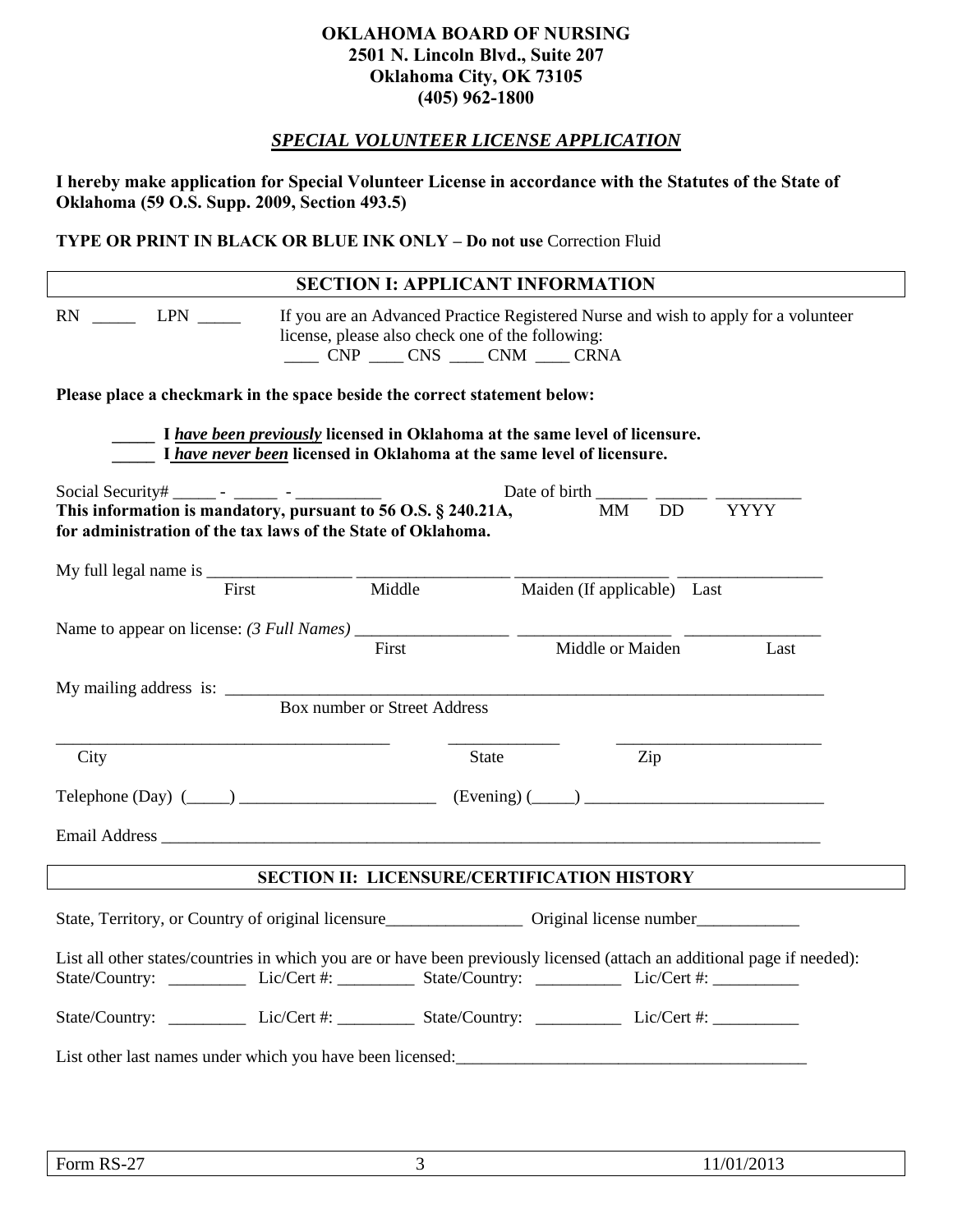#### **SECTION III: EDUCATION**

Name and location of nursing education program from which you graduated:

| <b>School Name</b>                                                          |       |
|-----------------------------------------------------------------------------|-------|
|                                                                             |       |
| Campus location                                                             |       |
| Type of Program: PN Associate Degree Diploma Bachelor's Degree              | Other |
|                                                                             |       |
|                                                                             |       |
| Mo/Yr                                                                       | Mo/Yr |
| Date you successfully passed the NCLEX or State Board Test Pool Examination |       |

**Gender and Ethnicity:** The Oklahoma Board of Nursing publishes data related to characteristics of the nurse population. This data is used by individual researchers, and by state and national organizations, for purposes of assessing diversity within the profession. For that reason, we ask the following questions by checking the gender and race/ethnicity categories that best describe you. **This information is voluntary. You may choose not to answer the questions by checking "Choose not to answer".** 

| Gender               | Race/Ethnicity                             |  |  |  |
|----------------------|--------------------------------------------|--|--|--|
| Choose not to answer | Choose not to answer                       |  |  |  |
| Male                 | White                                      |  |  |  |
| Female               | <b>Black or African American</b>           |  |  |  |
|                      | American Indian and Alaska Native          |  |  |  |
|                      | Asian                                      |  |  |  |
|                      | Native Hawaiian and Other Pacific Islander |  |  |  |
|                      | Hispanic or Latino of any race             |  |  |  |
|                      | Some other race/ethnicity                  |  |  |  |
|                      | Please specify:                            |  |  |  |
|                      | Two or more of the above races/ethnicities |  |  |  |
|                      | Please specify with which race you most    |  |  |  |
|                      | closely identify:                          |  |  |  |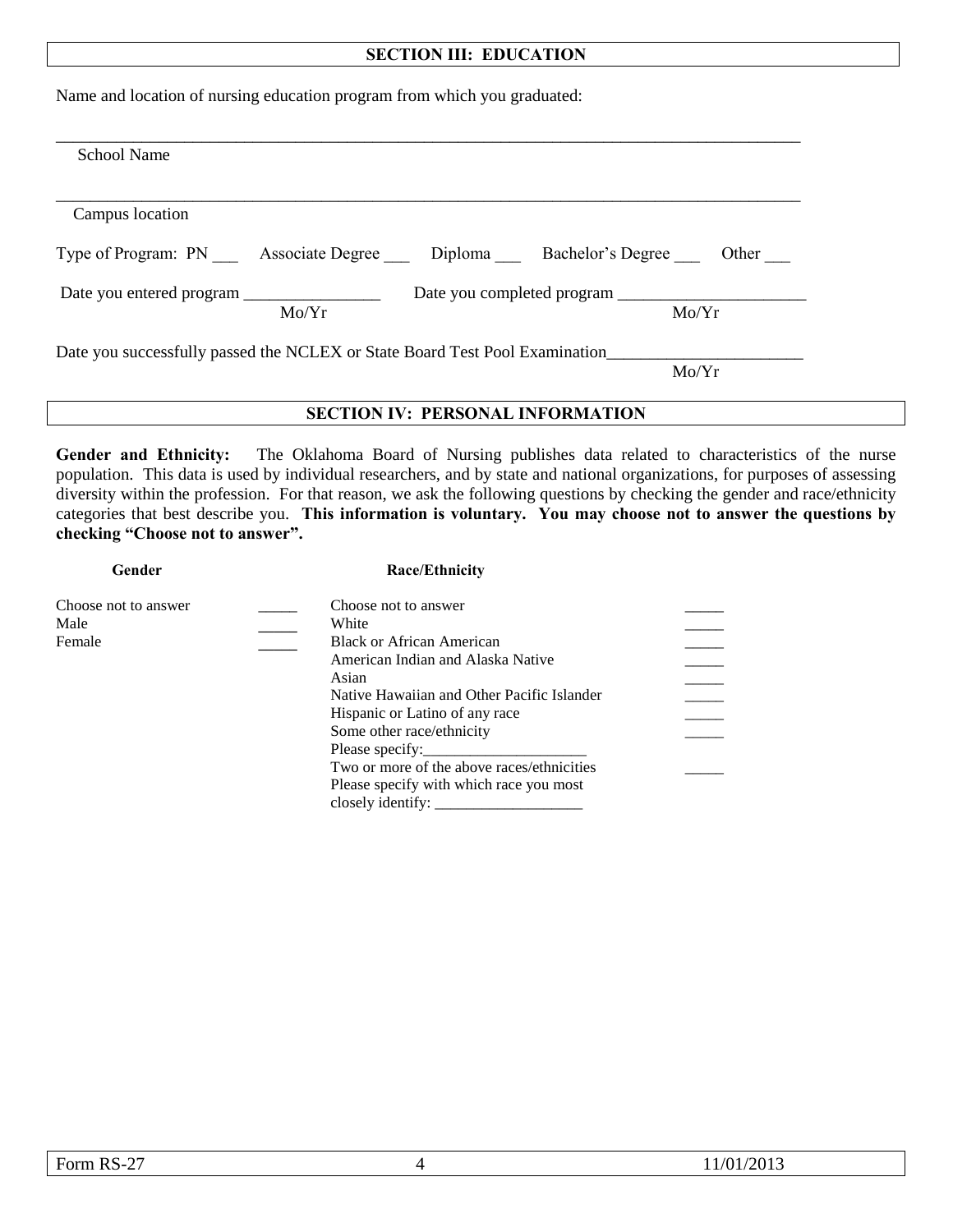#### **SECTION V: HISTORY OF ARREST/DISCIPLINARY ACTION OR MENTAL INCOMPETENCE**

Please answer each of the following questions. Minor traffic violations (such as speeding tickets) do not have to be reported; however, please note that charges including, but not limited to, Driving Under the Influence (DUI) or Driving While Intoxicated (DWI) are not considered minor traffic violations and **must** be reported in writing to the Board. A report in writing means that the applicant/licensee provided a signed and dated description stating in his/her own words the date, location, and circumstances of the incident, and if applicable, the resulting action taken by the court, agency, or disciplinary board, as described in the Requirements section of this Form.

1. Have you ever been summoned, arrested, taken into custody, indicted, convicted or tried for, or charged with, or pleaded guilty to, the violation of any law or ordinance or the commission of any misdemeanor or felony, or have you been requested to appear before any prosecuting attorney or investigative agency in any matter? (Include all such incidents no matter how minor the infraction & whether guilty or not.)

Yes No

**If you answered "yes", please provide a report in writing in the space below, describing the date, location, and circumstances of the incident(s), and, if applicable, the resulting action(s) taken by the court or agency. If you are reporting more than one incident, you must describe every case/charge that has been filed. Please attach additional pages, typed or written legibly in blue or black ink, if necessary. Please submit certified copies of the Affidavit of Probable Cause, Information Sheet, Charges, Judgment and Sentence, and verification of completion, with the application.** 

2. Have you ever had disciplinary action taken against a nursing license, certificate, or recognition; any professional or occupational license, recognition, or certificate; and/or any application for a nursing or professional or occupational license, recognition, or certificate in any state, territory or country? No we have not we have not we have not we have not we have  $N_0$ 

**If you answered "yes", please provide a report in writing in the space below, describing the date, location, and circumstances of the incident(s), and, if applicable, the resulting action(s) taken by the disciplinary board. If you are reporting more than one incident, you must describe every case that has been filed. Please attach additional pages, typed or written legibly in blue or black ink, if necessary. Please have that licensing agency submit certified copies of the charges/complaints, findings of fact, and orders to the Board.**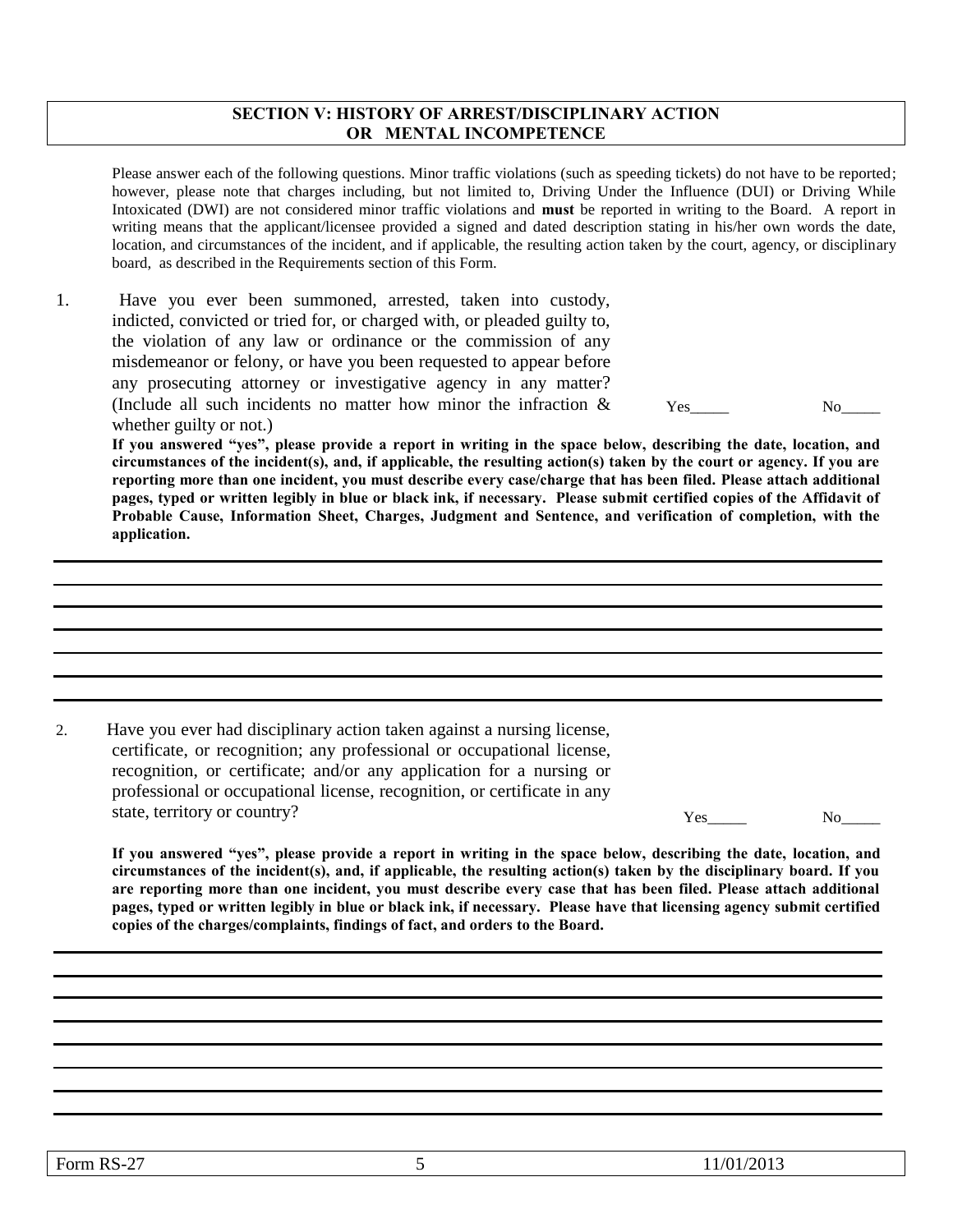3. Is there currently any investigation of your nursing license, recognition, or certificate; and/or any professional or occupational license, recognition, or certificate; and/or any application for a nursing and/or professional or occupational license, recognition, or certificate in any state, territory or country?

Yes\_\_\_\_\_\_\_ No\_\_\_\_\_\_

**If you answered "yes", please provide a report in writing in the space below, describing the date, location, and circumstances of the incident(s). If you are reporting more than one incident, you must describe every case that has been filed. Please attach additional pages, typed or written legibly in blue or black ink, if necessary.**

4. Have you ever been judicially declared incompetent in any state, territory, or country?

Yes No

**If you answered "yes", please provide a report in writing in the space below, describing the date, location, and circumstances of the incident(s), and, if applicable, the resulting action(s) taken by the court. If you are reporting more than one incident, you must describe every case that has been filed. Please attach additional pages, typed or written legibly in blue or black ink, if necessary. Please submit a certified copy of the Court Order.**

**Certified copies of court records or Board Orders must be obtained from the court or Board in the jurisdiction in which the offense occurred. The review of your application will not proceed until these records are received.**